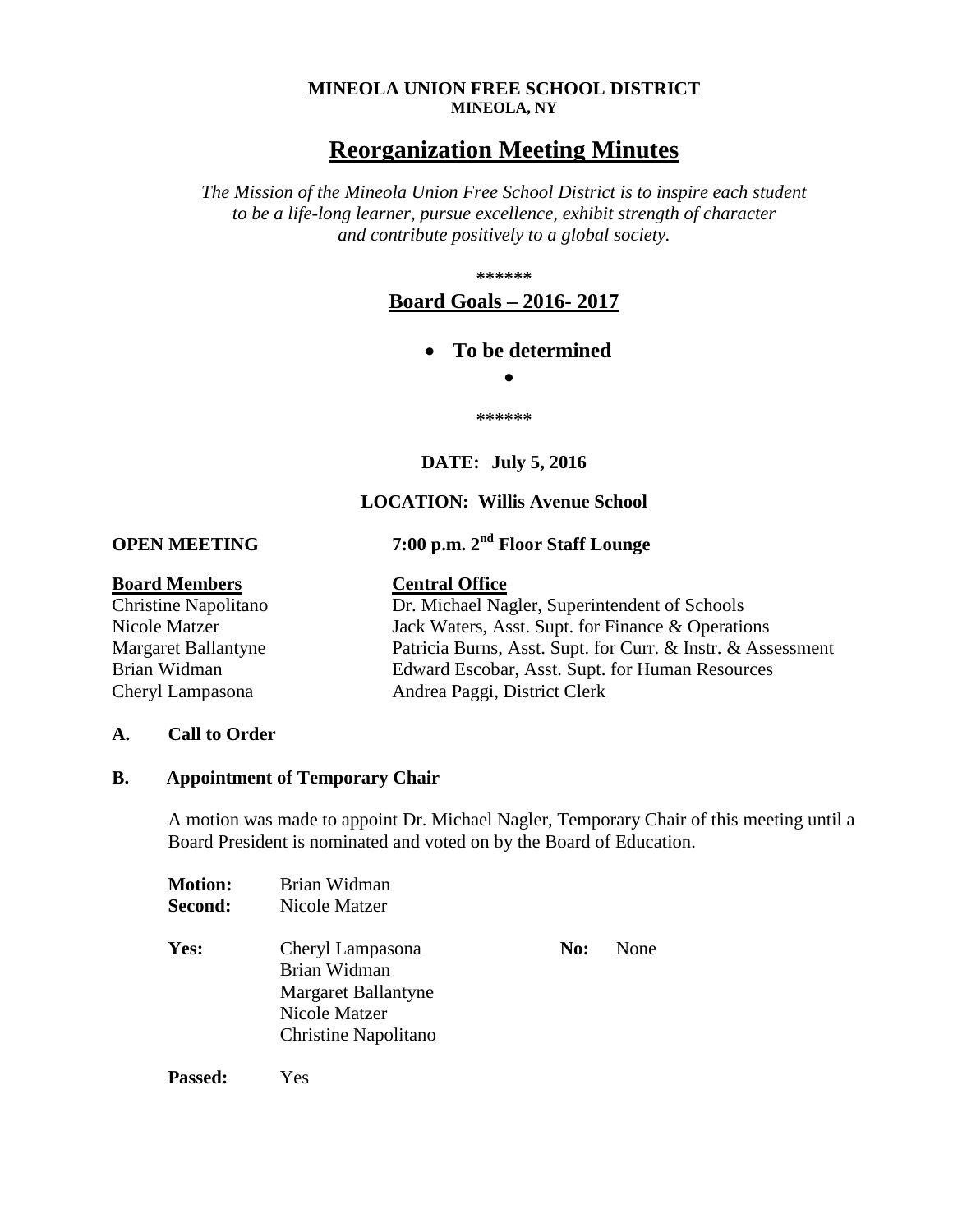- **C. Pledge of Allegiance**
- **D. Reading of Mission Statement-** Cheryl Lampasona
- **E. Moment of Silent Meditation**

### **F**. **Oath of Office**

• Cheryl Lampasona, Board of Education Trustee

#### **G. Nomination of Board Positions and Oath of Office**

1. Board President: Christine Napolitano

| <b>Motion:</b><br>Second: | Margaret Ballantyne<br>Cheryl Lampasona                                                          |     |      |
|---------------------------|--------------------------------------------------------------------------------------------------|-----|------|
| Yes:                      | Margaret Ballantyne<br>Brian Widman<br>Cheryl Lampasona<br>Nicole Matzer<br>Christine Napolitano | No: | None |

- 
- 2. Board Vice President: Margaret Ballantyne

| <b>Motion:</b><br>Second: | Brian Widman<br>Christine Napolitano                                                             |     |      |
|---------------------------|--------------------------------------------------------------------------------------------------|-----|------|
| Yes:                      | Margaret Ballantyne<br>Brian Widman<br>Cheryl Lampasona<br>Nicole Matzer<br>Christine Napolitano | No: | None |

**Passed:** Yes

**Passed:** Yes

**Oath of Office:** Board President and Vice President- administered by Andrea Paggi, District Clerk. After the Oath of Board President was taken, Christine Napolitano took over as chair of the meeting.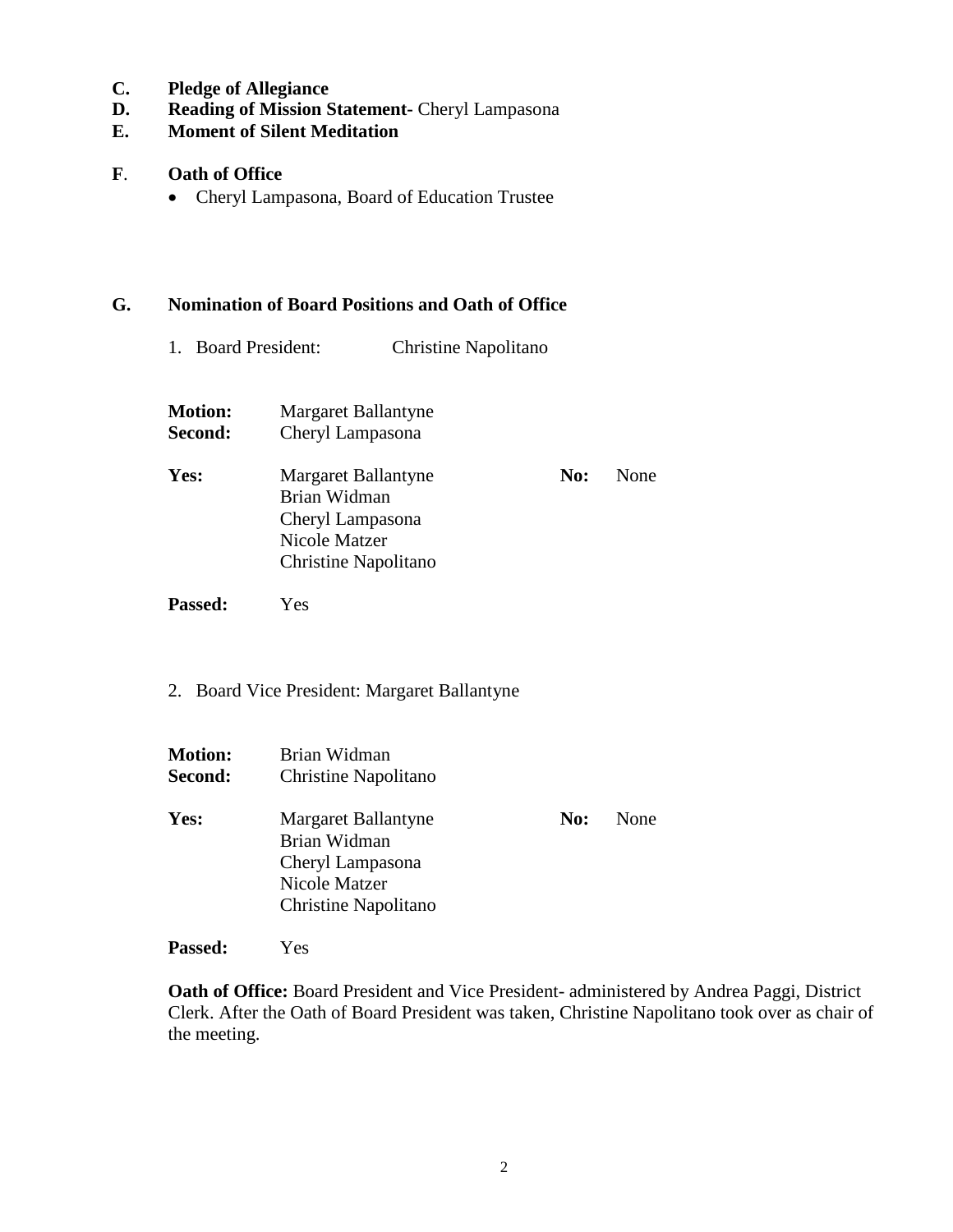## **H. New York State Regulation §315.4**

## 1. STANDARD WORK DAY AND REPORTING RESOLUTION

**RESOLUTION #1- BE IT RESOLVED**, that the Mineola Union Free School District hereby establishes the following as standard work days for elected and appointed officials and will report the following days worked to the New York State and Local Employees' Retirement system based on the record of activities maintained and submitted by these officials to the clerk of this body:

|                    |                    |                 |                    | <b>PARTICIPATES</b> | DAYS/MONTH  |
|--------------------|--------------------|-----------------|--------------------|---------------------|-------------|
|                    |                    |                 |                    | IN EMPLOYER'S       | (Based on   |
|                    |                    | <b>STANDARD</b> | <b>TERM</b>        | <b>TIME KEEPING</b> | Record of   |
| <b>TITLE</b>       | <b>NAME</b>        | <b>WORK DAY</b> | <b>BEGINS/ENDS</b> | SYSTEM (Y/N)        | Activities) |
| District Treasurer | Donna Squicciarino |                 | $7/1/16 - 6/30/17$ |                     |             |
| District Clerk     | Andrea M. Paggi    |                 | $7/1/16 - 6/30/17$ |                     | ن. ا        |

| <b>Motion:</b> | Nicole Matzer                                                                                    |     |      |
|----------------|--------------------------------------------------------------------------------------------------|-----|------|
| Second:        | Margaret Ballantyne                                                                              |     |      |
| Yes:           | Margaret Ballantyne<br>Brian Widman<br>Cheryl Lampasona<br>Nicole Matzer<br>Christine Napolitano | No: | None |
|                |                                                                                                  |     |      |

**Passed:** Yes

## **I. Consensus Agenda**

 **RESOLUTION # 2– BE IT RESOLVED** that the Board of Education approve the consensus agenda I.1.a. through I.23. as presented.

| <b>Motion:</b> | Nicole Matzer |  |
|----------------|---------------|--|
| <b>Second:</b> | Brian Widman  |  |

Discussion: The Superintendent stated that there was a need to amend the following items: the Board Meeting date of 10/27/16 needs to be changed to 10/20/16 due to a conflict in schedule. Also, items 9 and 12 will be amended to reflect the Board Representatives. A motion was made by Brian Widman to amend the consensus agenda and was second by Margaret Ballantyne. The Board was polled and all were in favor; motion passed. The Board was polled on the amended Consensus Agenda.

**Yes:** Margaret Ballantyne **No:** None Brian Widman Cheryl Lampasona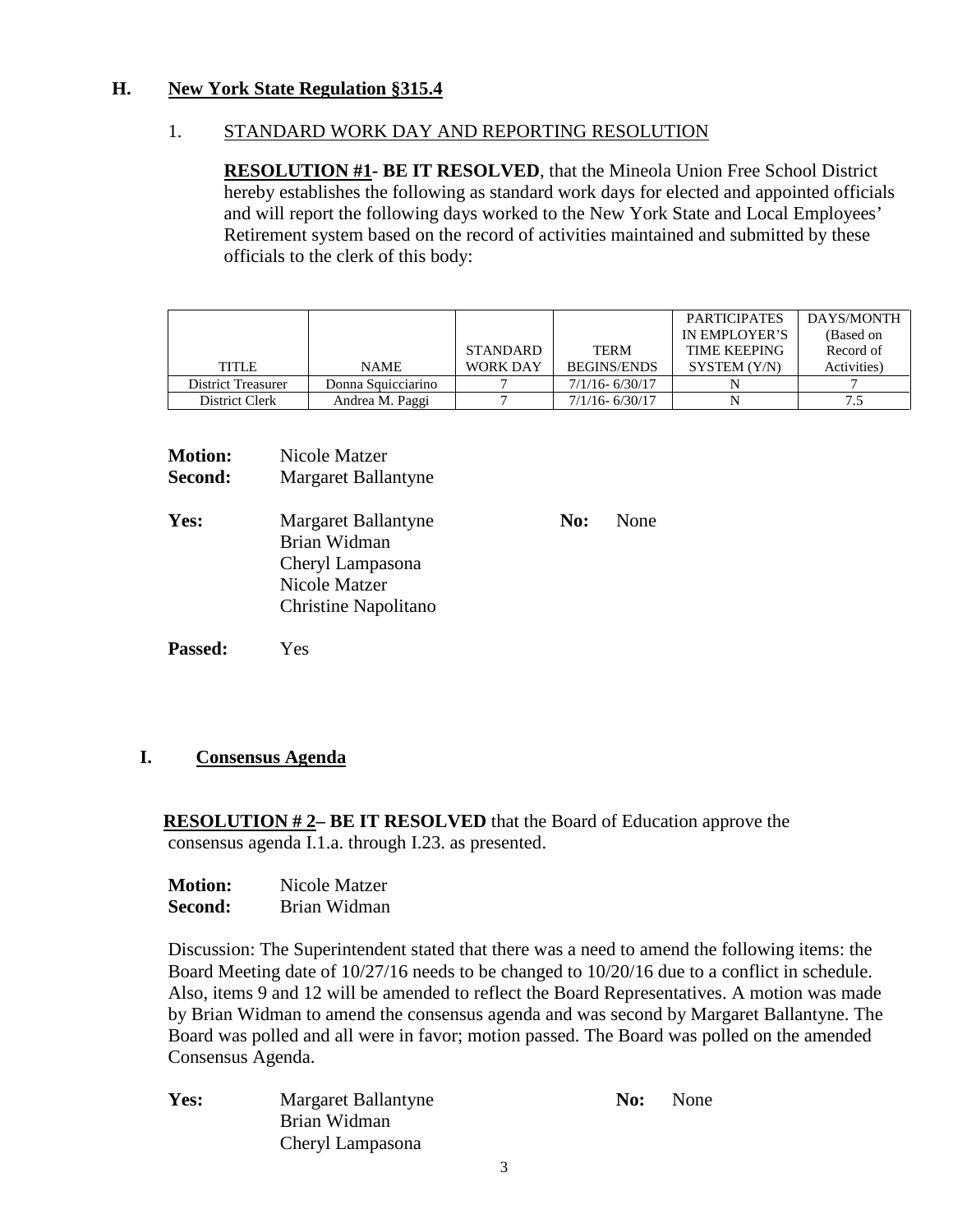Nicole Matzer Christine Napolitano

**Passed:** Yes

## **1. Oath of Office**

- a. The Oath of Office was administered to Dr. Michael Nagler as Superintendent of Schools by the District Legal Counsel.
- b. That the Board of Education approves the following appointments of officers for the **2016-2017** school year and directs they are administered the Oath of Office:

| District Treasurer and Registrar for |
|--------------------------------------|
| Coupons and Bonds                    |
| Internal Claims Auditor              |
|                                      |

c. That the Board of Education appoints Andrea Paggi as District Clerk for the **2016-2017** school year and directs that she is administered the Oath of Office:

### **2. Board Appointed Officers**

That the Board of Education appoints the following individuals to serve in the designated positions for the **2016-2017** school year:

| Harris Beach, PLLC                     | Legal General Counselor (#1337)                 |
|----------------------------------------|-------------------------------------------------|
| <b>Ingerman Smith</b>                  | Labor Counsel (#1337)                           |
| Dr. Marino, Winthrop Pediatrics Assoc. | District Medical Inspector (#1338)              |
| Donna Squicciarino                     | Treasurer (#1332)                               |
| Donna Squicciarino                     | Extra-Class Fund Treasurer (#1336)              |
| Nawrocki Smith LLP                     | District External Independent Auditor (#1334)   |
| <b>Jack Waters</b>                     | Records Access/Management Officer (#3310, 5670) |
| <b>Jack Waters</b>                     | Delegated Administrator for SEDDAS              |
|                                        | (Section 2053)                                  |
| Daniel Romano                          | Asbestos LEA Designee                           |
| Daniel Romano                          | <b>AHERA</b> Designee                           |
| Daniel Romano                          | Integrated Pest Management Coordinator (#5632)  |
| <b>Jack Waters</b>                     | District Purchasing Agent                       |
| PMA Management Corp.                   | Workers' Compensation/Self Insurance            |
|                                        | Administrator                                   |
| Cullen & Danowski, LLP                 | Internal Auditor (#1339)                        |
| Hawkins, Delafield & Wood              | <b>Bond Counsel</b>                             |
| <b>Bernard Donegan</b>                 | <b>Financial Consultant for Borrowing</b>       |
| Mark Design Studio                     | Architect of Record                             |
| Consultech                             | <b>Unemployment Specialist</b>                  |
| Patricia Burns                         | Sexual Harassment Compliance Officer (#6121)    |
| Patricia Burns                         | Title IX Compliance Coordinator                 |
| Patricia Burns                         | Board Designee for Regulation 0110-R            |
| <b>Edward Escobar</b>                  | Health & Safety Officer                         |
| Dan Romano                             | Compliance Coordinator for ADA                  |
| Andrea Paggi                           | Registrar for registering qualified votes       |
|                                        |                                                 |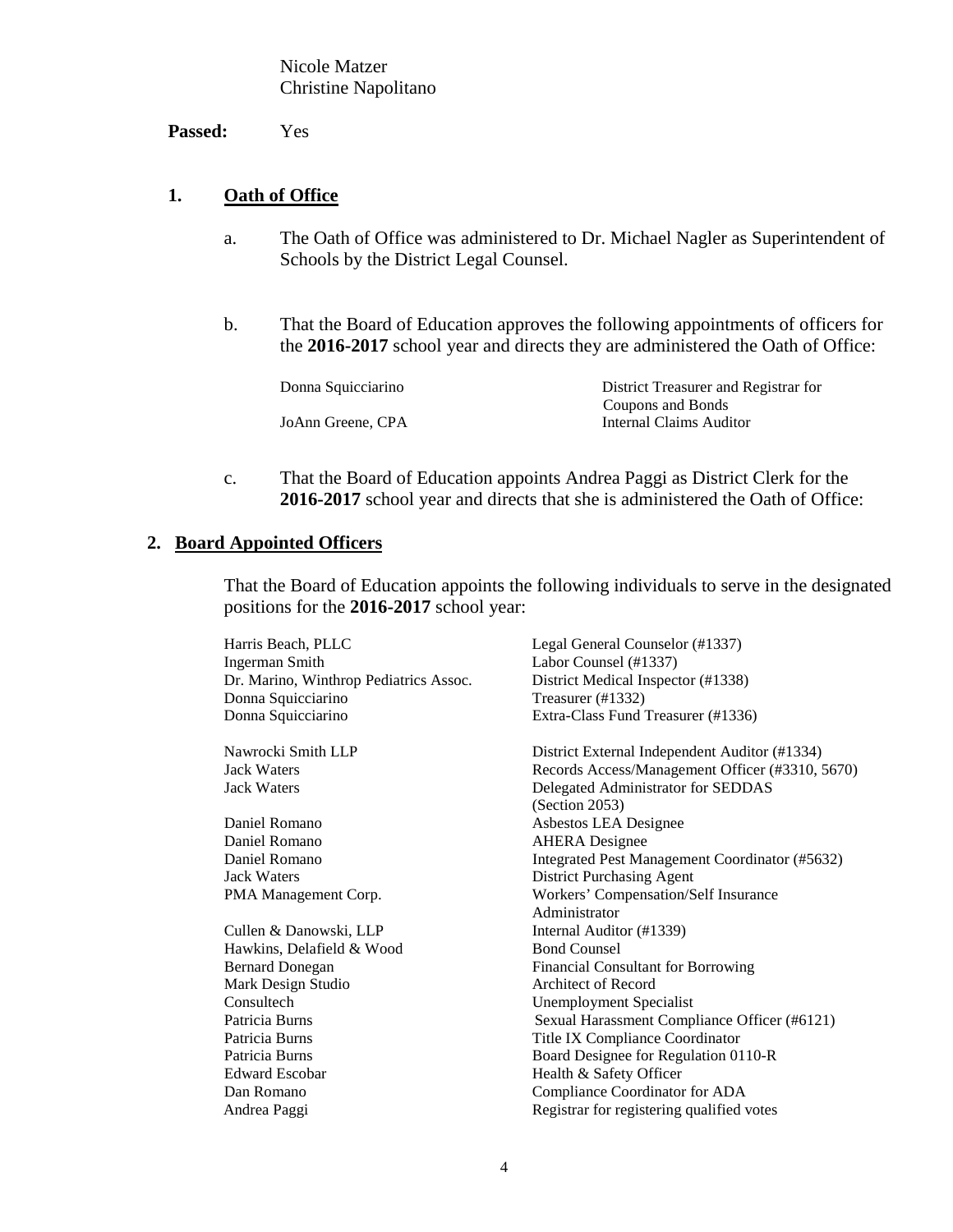## **3. Designators of Treasurers & Signatories of Extra-class Activity Funds**

That the Board of Education designates the following individuals as designators of Treasurers and signatories of Extra-class Activity Funds and co-signatory thereof as follows for the **2016-2017** school year:

| Margarita Maravel, Principal        | <b>Hampton Street School</b> |
|-------------------------------------|------------------------------|
| Dr. Janet Gonzalez, Principal       | Jackson Avenue School        |
| Dr. SueCaryl Fleischmann, Principal | <b>Meadow Drive School</b>   |
| Mr. Andrew Casale, Principal        | Mineola Middle School        |
| Dr. Whittney Smith, Principal       | Mineola Senior High School   |
|                                     |                              |

## **4. Petty Cash Fund Facilitators**

That the Board of Education establishes and designates the following individuals as facilitators of Petty Cash Funds for the **2016-2017** school year:

| <b>SCHOOL OR OFFICE</b>          | <b>AMOUNT</b> | <b>ADMINISTRATOR</b>     |
|----------------------------------|---------------|--------------------------|
| <b>Central Office</b>            | \$100.00      | Mr. Jack Waters          |
| High School                      | 100.00        | Dr. Whittney Smith       |
| Middle School                    | 100.00        | Mr. Andrew Casale        |
| <b>Hampton Street School</b>     | 100.00        | Ms. Margarita Maravel    |
| Jackson Avenue School            | 100.00        | Dr. Janet Gonzalez       |
| <b>Meadow Drive School</b>       | 100.00        | Dr. SueCaryl Fleischmann |
| <b>Transportation Department</b> | 100.00        | Mr. William Gilberg      |

## **5. Bonding of Employees**

That the Board of Education establish the bonding of the Regular and Acting -- District Treasurers and Internal Claims Auditors, and the Central Treasurers of Extra-class Activity Funds, as well as other officers and employees of the District, be as set forth in the employee blanket bond policy provided by **New York School Insurance Reciprocal (NYSIR)** which should thereupon be approved as to amount and sufficiency of surety (\$250,000) for the **2016-2017** school year.

## **6. Banking Resolution**

That the Board of Education adopts the following Banking Resolution (designation of depositories, etc.) for the **2016-2017** school year.

#### **BANKING RESOLUTION OF THE MINEOLA UNION FREE SCHOOL DISTRICT July 1, 2016**

---------------------------------------------------------------------------------------

**RESOLVED,** that the JP Morgan Chase Bank, Bank of America, Capital One, Citibank, The Bank of New York, Valley National (formerly State Bank of Long Island), Wachovia Bank, TD Bank, HSBC, and Flushing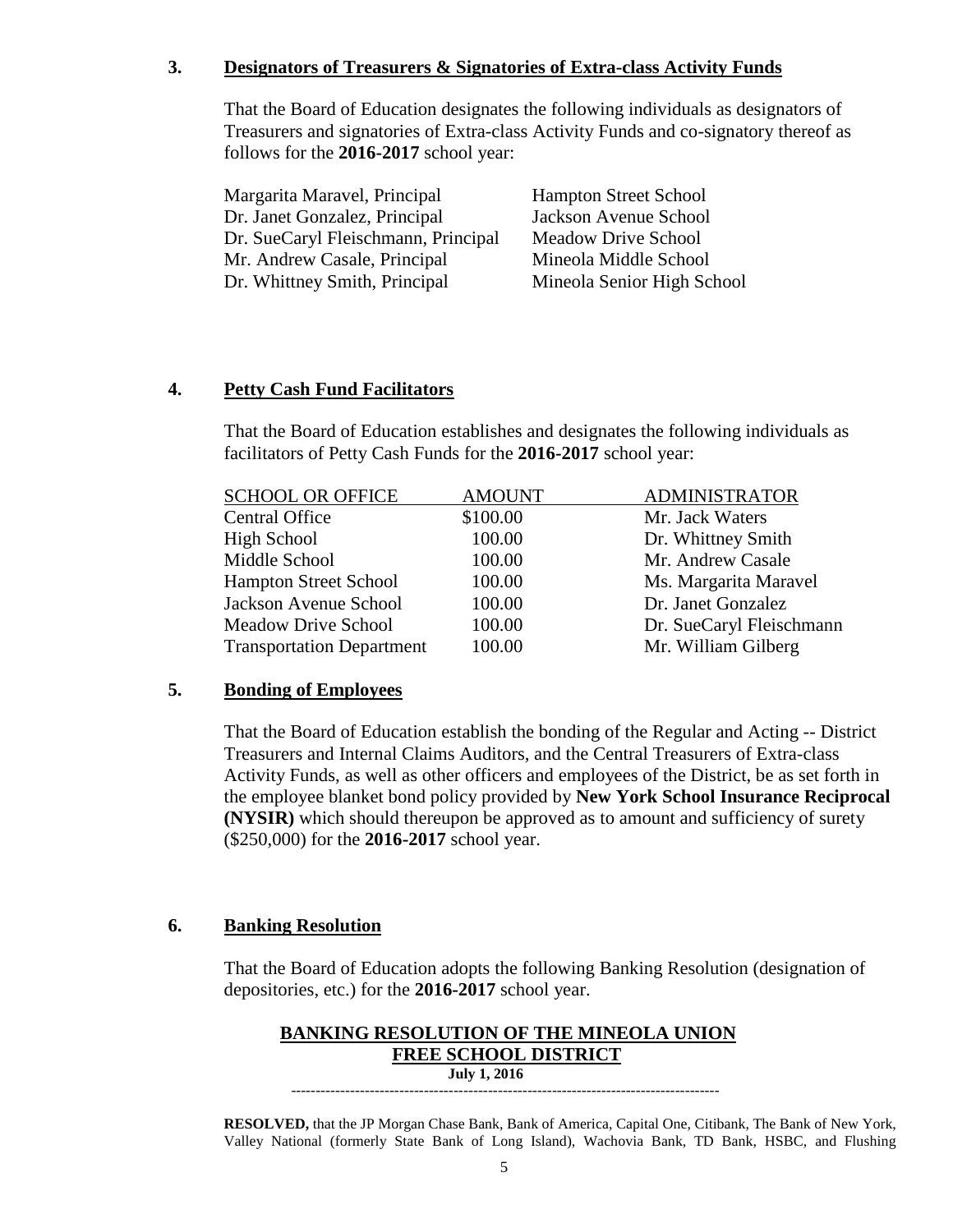Commercial Bank to be designated as the depositories of the funds of the said District; that current funds of the District be maintained in each of the said depositories; that the said funds shall be subject to withdrawal only in pursuance of a resolution of this Board of Education and on voucher-order checks signed by the **Treasurer** and **Superintendent of Schools** or **Assistant Superintendent of Finance & Operations**, payable to the order of persons entitled to receive such money in accordance with Section 1720 of the Education Law, except however, that pursuant to said Section 1720 one voucher-order check may be drawn in the total amount of a duly certified payroll for the salaries of regular employed employees and officers legally entitled to be compensated for their services. The proceeds of such voucher-order payroll check shall be credited to a **Payroll Account**, designated as such, in each of the said depositories from which checks shall be signed by the **Treasurer** of the District and **Assistant Superintendent of Finance & Operations** drawn payable to individual employees or officers legally entitled to be compensated for services only.

**FURTHER RESOLVED,** that the Federal Home Loan Bank (FHLB) of Pittsburgh shall be the financial institution to issue Irrevocable Stand-by Letters of Credit to serve as collateral for public deposits placed with TD Bank, NA.

**FURTHER RESOLVED,** that the **Treasurer** and **Assistant Superintendent of Finance & Operations** are hereby further authorized to use either their autographed or facsimile signatures upon such checks to be issued against any or all of the District's accounts provided, however, that such facsimile signatures shall be made by means of a recognized machine or check-signing device to be used for the signing of payroll checks by the **Acting Treasurer**, which **Treasurer** cannot be present, with all the safeguards prescribed by the manufacturer, and that the keys for the machine shall at all times be kept in the custody of such officer.

**FURTHER RESOLVED,** that the said depositories be and they (including their correspondent banks) are hereby requested, authorized and directed to honor all checks, drafts or other orders for the payment of money drawn in this corporation's name on its accounts (including those drawn to the individual order of any person or persons whose name(s) appear thereon as a signer or signers thereof) when bearing the facsimile and/or autograph signature of the following:

> DONNA SQUICCIARINO, Treasurer MICHAEL NAGLER, Superintendent of Schools JOHN WATERS, Assistant Superintendent of Finance & Operations

and said Banks (including their correspondent banks) shall be entitled to honor and to charge this corporation for all such checks, drafts or other orders for the payment of money, regardless of by whom or by what means the actual facsimile signature or signatures thereon may have been affixed thereto, if such facsimile signature or signatures conform to the facsimile specimens from time to time filed with said banks by the Clerk or other officer of this corporation.

**FURTHER RESOLVED,** that each of the foregoing depositories be designated as depositories for interestbearing deposits of other funds of said District subject to withdrawal only by appropriate withdrawal orders signed by the **Treasurer** or **Superintendent of Schools** or **Assistant Superintendent of Finance & Operations** and by draft of the depository made payable to the order of this District, which said funds so withdrawn shall be re-deposited by the **Treasurer** or **Superintendent** or **Assistant Superintendent of Finance & Operations** into established checking accounts of the District as aforesaid provided for current funds.

**FURTHER RESOLVED,** that the said banks are hereby authorized to pay any such checks or drafts and also to receive the same for credit or in payment from the payee or any other holder without inquiring as to the circumstances of issue of the disposition of the proceeds thereof and, except in the case of interest-bearing deposits as in the preceding paragraph provided, even if drawn to the individual order of any signing officer or tendered in payment of his individual obligations.

#### **7. Board Member & Administrator Liability**

That the Board of Education adopts the following Public Officer's Law §18: **BE IT RESOLVED**, that the Board of Education of the Mineola Union Free School District hereby adopts the coverage provided by §18 of the New York State Public Officers Law for the following job titles: School Board Trustee, Administrator, employees and agents working for the Mineola UFSD. The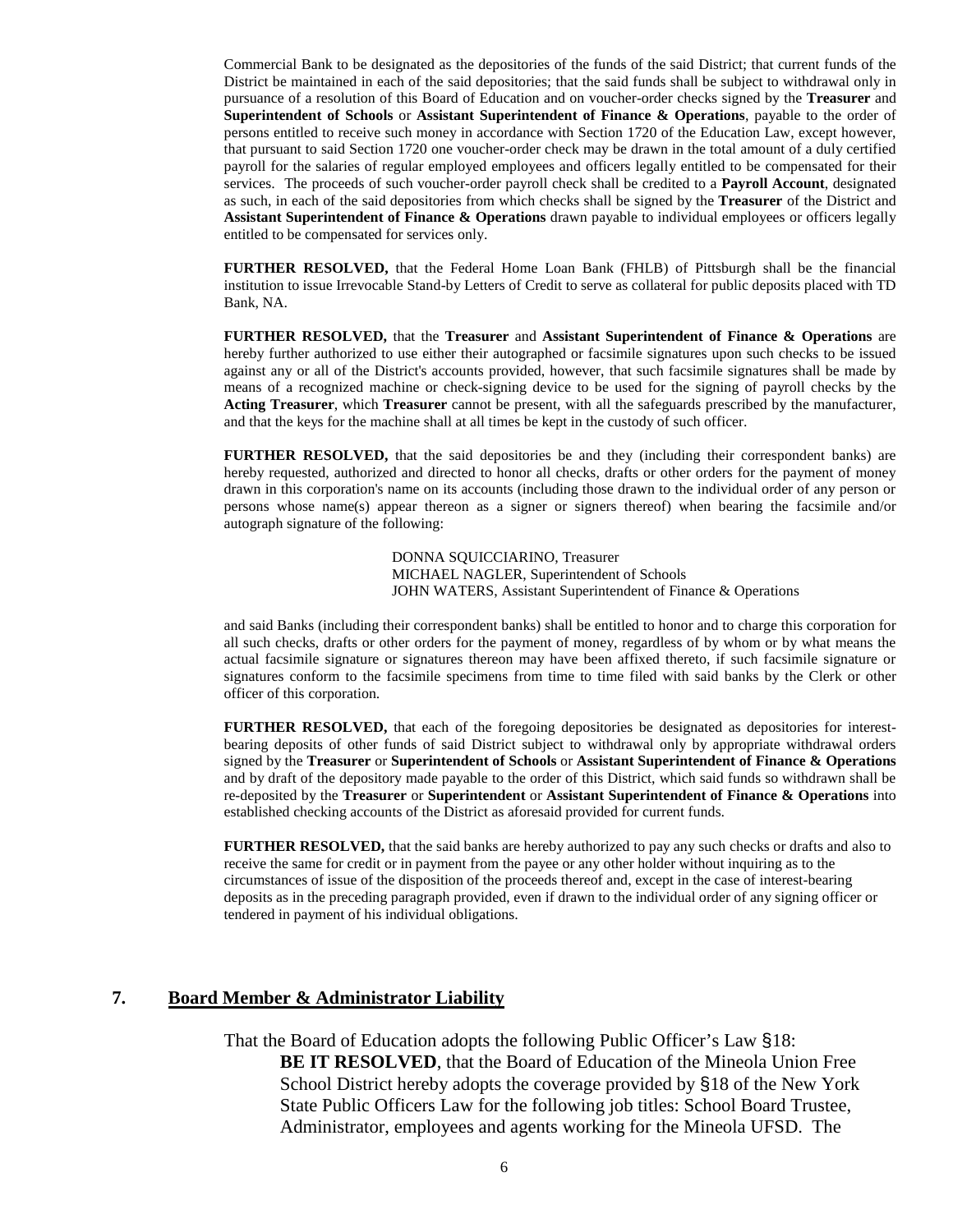adoption of this provision is intended to supplement and not supplant the protection available to such employees by virtue of already existing statutory provisions or other sources. Such coverage shall include but not be limited to being called to testify as a witness or to answer questions concerning their acts or omissions within the scope of their office, agency or employment before a Grand Jury, the Office of the District Attorney, or other law enforcement official. Nothing herein contained shall be construed to authorize or require defense or indemnification to a member of the board of education, the superintendent of schools, administrator, employee, and/or agent working for the Mineola UFSD who has been identified as a defendant in a pending criminal prosecution, or where such individual or the school district has reason to believe that such individual is a target in a criminal investigation or prosecution by the Office of the District Attorney or other law enforcement entity. This benefit shall not be available to and shall not cover any employee serving in any of the job titles listed herein who is represented for collective bargaining purposes by a duly designated collective bargaining agent unless and until such coverage is negotiated with the collective bargaining agent representing said employee. The Superintendent or his designee shall take steps necessary to obtain insurance protection against the potential liability to the district arising out of the adoption of this provision.

#### **8. Designation of day, time & place of Board Meetings for the 2016-2017 school year**

| <b>MEETING DATE</b>            | <b>TYPE OF MEETING</b>        | <b>LOCATION</b> |
|--------------------------------|-------------------------------|-----------------|
| July 5, 2016                   | <b>Reorganization Meeting</b> | Willis Ave      |
| July 21, 2016                  | <b>Business Meeting</b>       | Willis Ave.     |
| August 11, 2016                | <b>Business Meeting</b>       | Willis Ave      |
| September 1, 2016              | Workshop                      | Willis Ave      |
| September 15, 2016             | <b>Business</b>               | Willis Ave      |
| October 6, 2016                | Workshop                      | Willis Ave      |
| October 27, 2016* $10/20/16$ * | <b>Business</b>               | Willis Ave      |
| November 10, 2016              | Workshop                      | Willis Ave      |
| December 1, 2016               | <b>Business</b>               | Willis Ave      |
| December 22, 2016              | <b>Business</b>               | Willis Ave      |
| January 12, 2017               | <b>Business</b>               | Willis Ave      |
| February 2, 2017               | Workshop                      | Willis Ave.     |
| February 16, 2017              | <b>Business</b>               | Willis Ave.     |
| March 9, 2016                  | Workshop                      | Willis Ave      |
| March 23, 2017                 | <b>Business</b>               | Willis Ave      |
| April 6, 2017                  | Workshop                      | Willis Ave      |
| April 20, 2017                 | <b>BOCES</b> Vote             | Willis Ave      |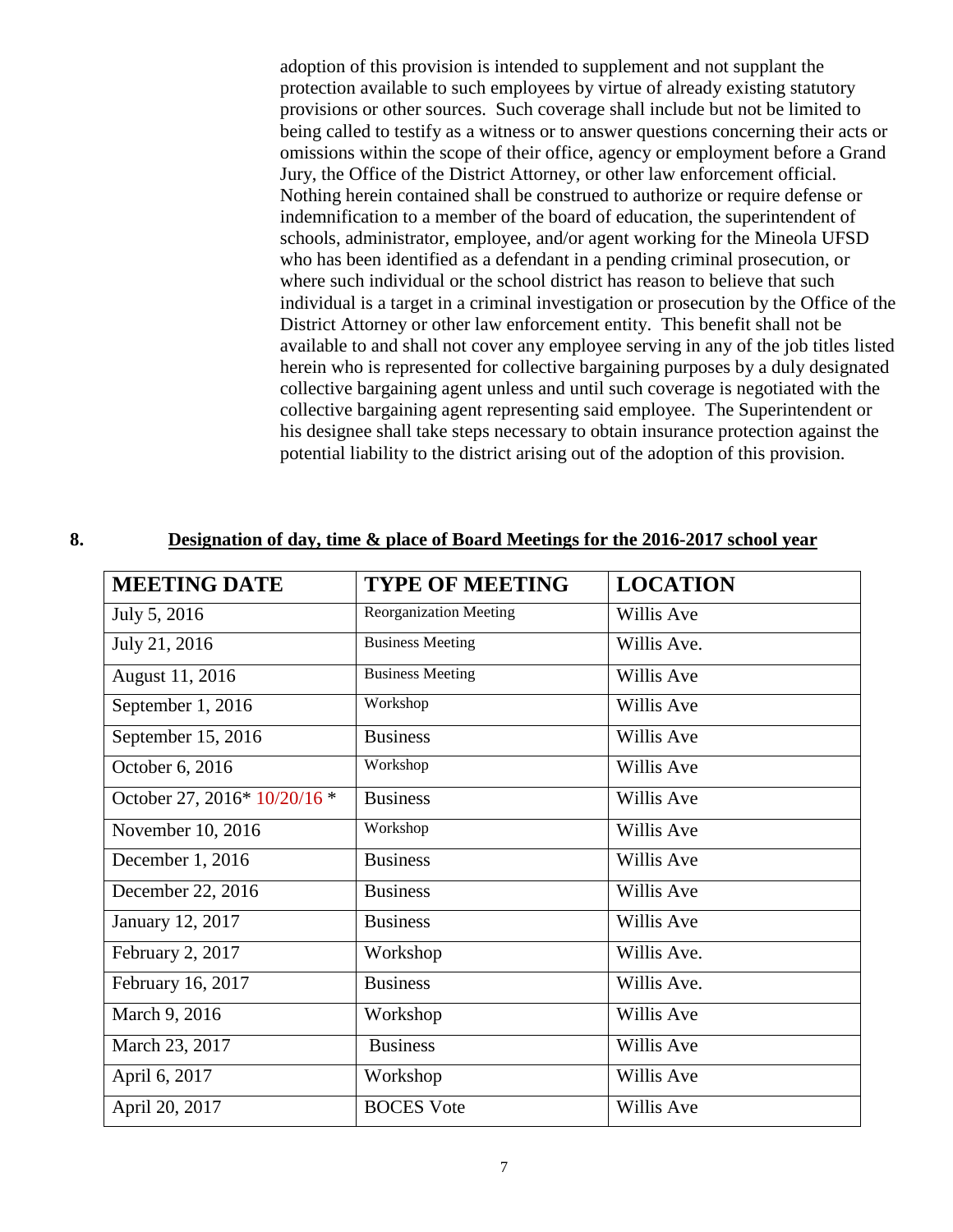| May 4, 2017     | Budget Hearing/Workshop                       | Willis Ave   |
|-----------------|-----------------------------------------------|--------------|
| May 16, 2017    | Business (8:00pm)                             | Jackson Ave. |
| May 16, 2017    | Special Meeting (Results-<br>$9:30 \text{pm}$ | Jackson Ave. |
| June 1, 2017    | Workshop                                      | Willis Ave   |
| June 15, 2017   | <b>Business</b>                               | Willis Ave   |
| July 5, 2017    | Reorganization                                | Willis Ave   |
| July 20, 2017   | <b>Business</b>                               | Willis Ave   |
| August 10, 2017 | <b>Business</b>                               | Willis Ave   |

#### \***All meetings begin at 7:00pm, unless noted.**

\*\*Board meetings will be held in the Staff Lounge on the second floor of the Willis Avenue School unless otherwise stated. All meetings are open to the public.

### **9. Designation of voting delegate and alternate to NYSSBA and N-SSBA**

That the Board of Education designates one (1) Board Member and an alternate to represent the Mineola School District at the NYSSBA and N-SSBA Conventions, with expenses.

| <b>Voting Delegate</b> | Nicole Matzer |
|------------------------|---------------|
| Alternate              | Brian Widman  |

#### **10. Board Membership in following Associations**

That the Board of Education designates the following Associations for Board Membership:

New York State School Boards Association Nassau/Suffolk School Boards Association Nassau Citizens Budget Committee

#### **11. Authorization for Board Members to Attend Meetings and Conventions**

That the Board of Education authorizes the expenditure of funds for Board of Education Members to attend meetings and conventions of the following:

New York State School Boards Association Nassau/Suffolk School Boards Association National School Board Association American Association of School Administrators Association for Supervision and Curriculum Development Nassau Citizens Budget Committee Nassau/Suffolk Bar Association S.C.O.P.E.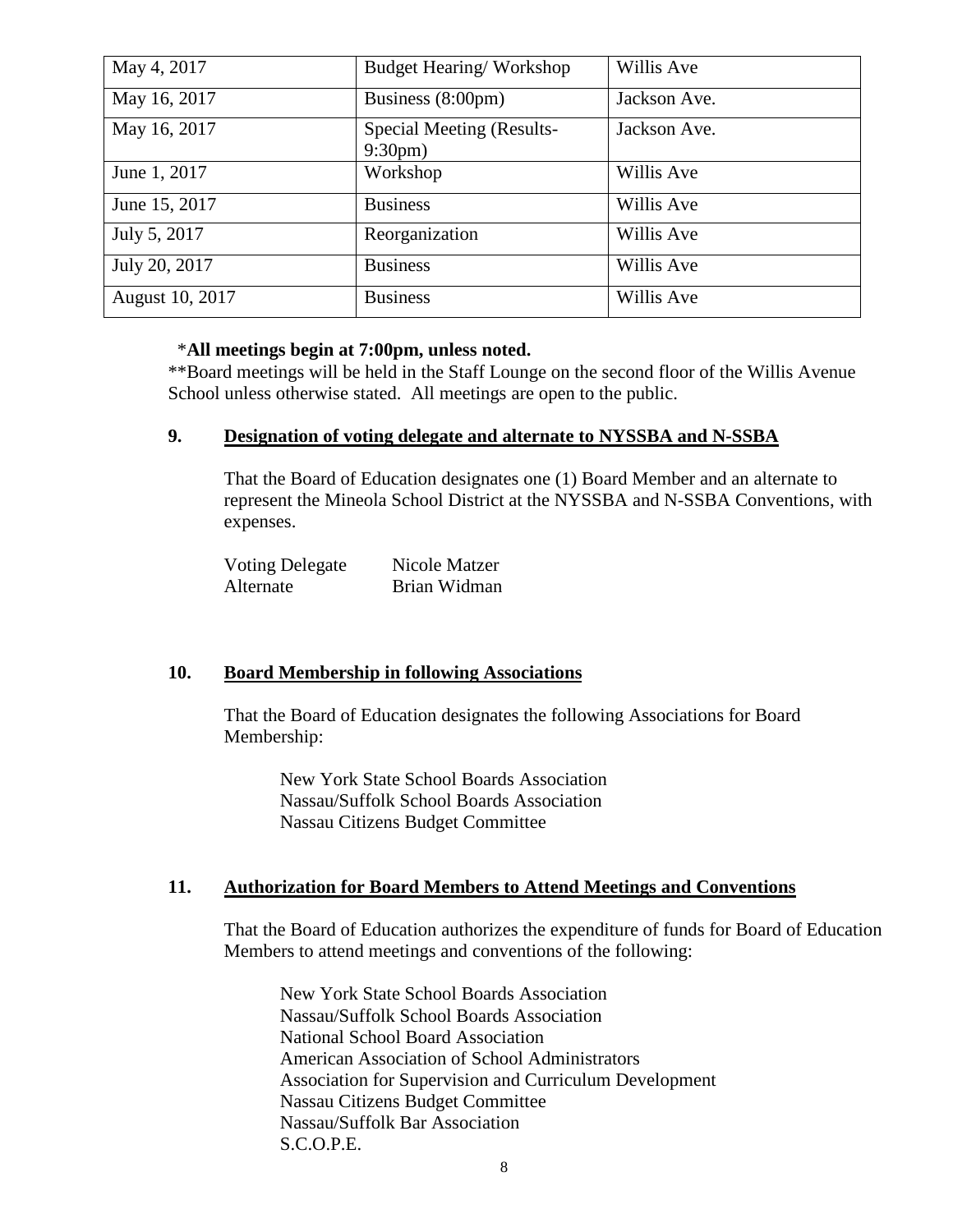### **12. Board of Education Representation on Committees**

BOCES Representative Cheryl Lampasona District Council (SEPTA) Christine Napolitano Health & Safety Council Brian Widman Policy & Regulations Review Margaret Ballantyne

### **COMMITTEE BOARD REPRESENTATIVE(S)**

### **13. Bid Opening Authorization**

That the Board of Education approves authorization to **Mr. Jack Waters and Edward Escobar** to open bids at stipulated bid opening times, properly prepared and received in the Business Office for the **2016-2017** school year.

#### **14. Investments**

That the Board of Education authorizes **Ms. Donna Squicciarino and Mr. Jack Waters** to invest district funds on behalf of the Mineola UFSD for the **2016-2017** school year.

### **15. District 2016-2017 Organizational Chart**

That the Board of Education accepts the Mineola Union Free School District Organizational Chart for **2016-2017** (Attached).

#### **16. Establishment of Travel Mileage Reimbursement Rate for Approved Travel**

That the Board of Education approves the travel mileage reimbursement rate for approved travel at a rate .54 cents per mile.

#### **17. Official District Newspaper**

That the Board of Education adopts Mineola's Official Newspaper, The Mineola American for the **2016-2017** school year.

#### **18. Other Newspapers to be Used When Needed**

That the Board of Education assigns the Williston Times and Newsday as additional publications to be used as needed for the **2016-2017** school year.

### **19. Arthur J. Gallagher Liability Insurance Policy**

That the Board of Education awards the renewal of the district's Arthur J. Gallagher Pollution Liability Policy including Terrorism coverage to Bollinger Insurance Inc. for the **2016-2017** school year in the amount not to exceed **\$20,000.00.**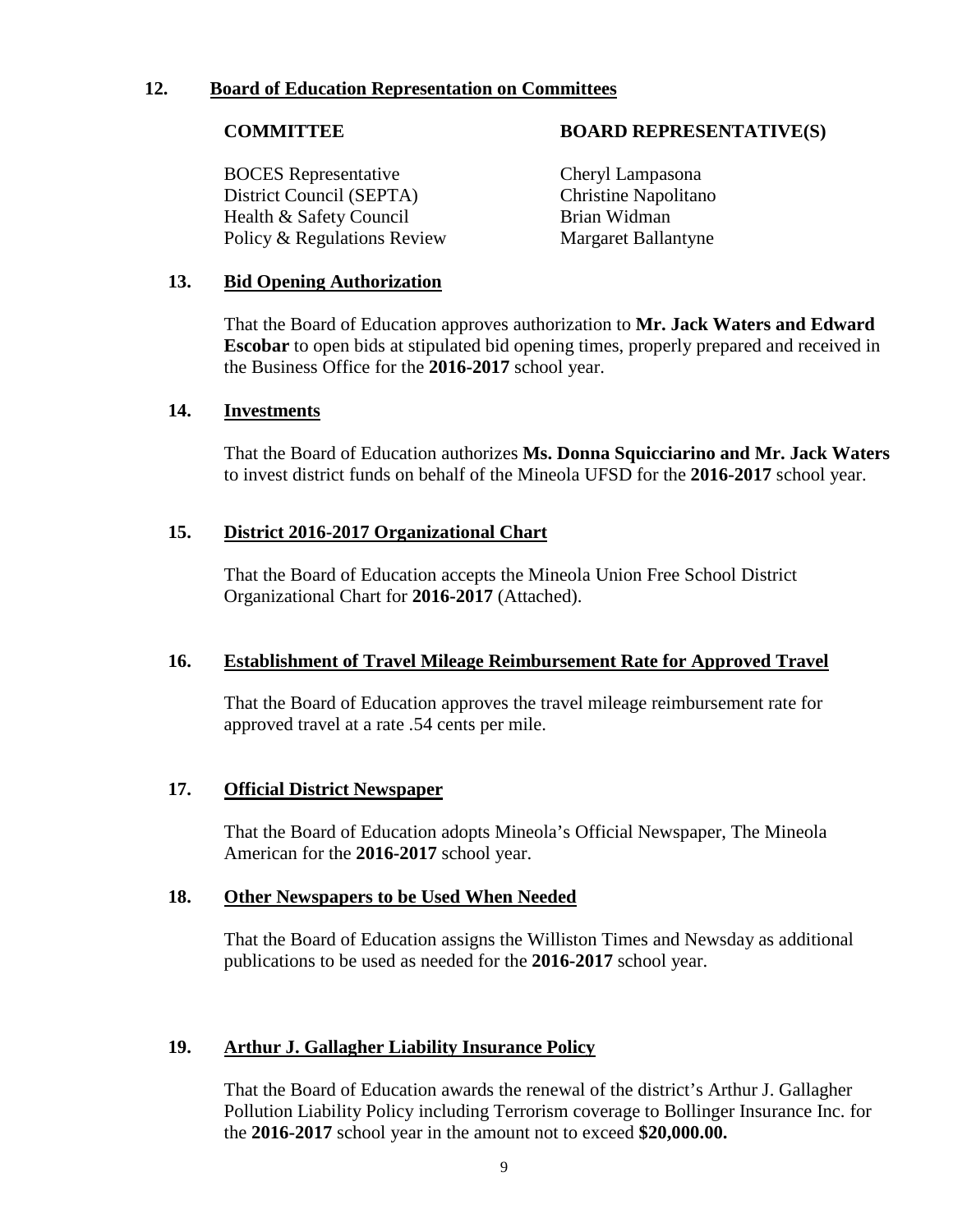### **20. School District Insurance**

That the Board of Education renews the policy with New York School Insurance Reciprocal (NYSIR) as the District Insurance Carrier for the **2016 -2017** school year.

### **21. Instruction: Professional Development Plan**

That the Board of Education approves the Professional Development Plan for the **2016- 2017** school year.

### **22. Rates for Substitutes**

That the Board of Education approves the following rates for substitutes:

| <b>Teacher Sub</b>          | \$100 per diem - Days 1 - 10           |  |
|-----------------------------|----------------------------------------|--|
|                             | \$110 per diem-Days 11-20              |  |
|                             | \$120 per diem-Days 21-30              |  |
|                             | \$130 per diem-Days $30 +$             |  |
| Mineola Retiree Teacher Sub | \$125 per diem                         |  |
| Nurse Sub                   | \$125 per diem                         |  |
| <b>Teacher Aide</b>         | $$13.95$ per hour                      |  |
| Greeter                     | $$10.15$ per hour                      |  |
| <b>Bus Driver</b>           | \$21.81 per hour (hired after 2013)    |  |
| <b>Bus Driver</b>           | \$22.81 per hour (hired prior to 2013) |  |
| Custodian                   | $$12.25$ per hour                      |  |
| Clerical                    | $$15.00$ per hour                      |  |
| <b>Bus Attendant Sub</b>    | $$10.91$ per hour                      |  |
| <b>Maintainer Sub</b>       | \$20.00 per hour                       |  |
|                             |                                        |  |

## **23. Rates for Impartial Hearing Officer**

That the Board of Education approves the following rates for Impartial Hearing officer:

Impartial Hearing Officer \$100 per day plus expenses

| <b>J.</b> Adjournment | Time: 7:15 p.m.      |     |      |  |
|-----------------------|----------------------|-----|------|--|
| <b>Motion:</b>        | Christine Napolitano |     |      |  |
| Second:               | Nicole Matzer        |     |      |  |
| Yes:                  | Margaret Ballantyne  | No: | None |  |
|                       | Brian Widman         |     |      |  |
|                       | Cheryl Lampasona     |     |      |  |